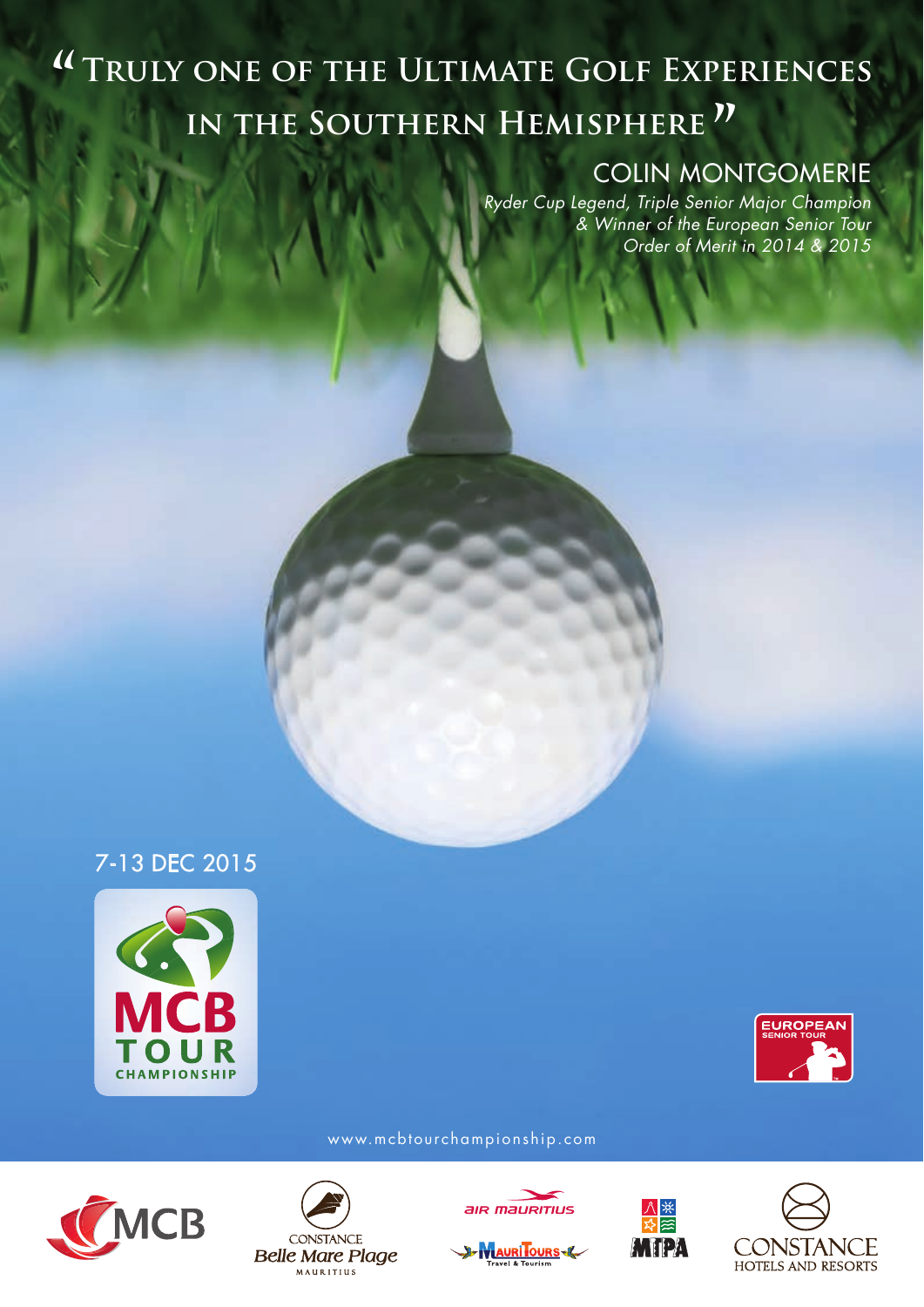

## **CONTENTS**

# 3

Welcome

### 4

Mauritius Commercial Bank Tour Championship European Senior Tour International Event

4 The Week's Programme

5 The John Jacobs Trophy

5 EST Order of Merit Winners

6 A Meeting of Golfing Greats

7 2015 Order of Merit

8 Constance Hotels & Resorts

9 MCB Tour Championship and Worldwide Visibility

10 Our Valued Partners

11 **Contact** 

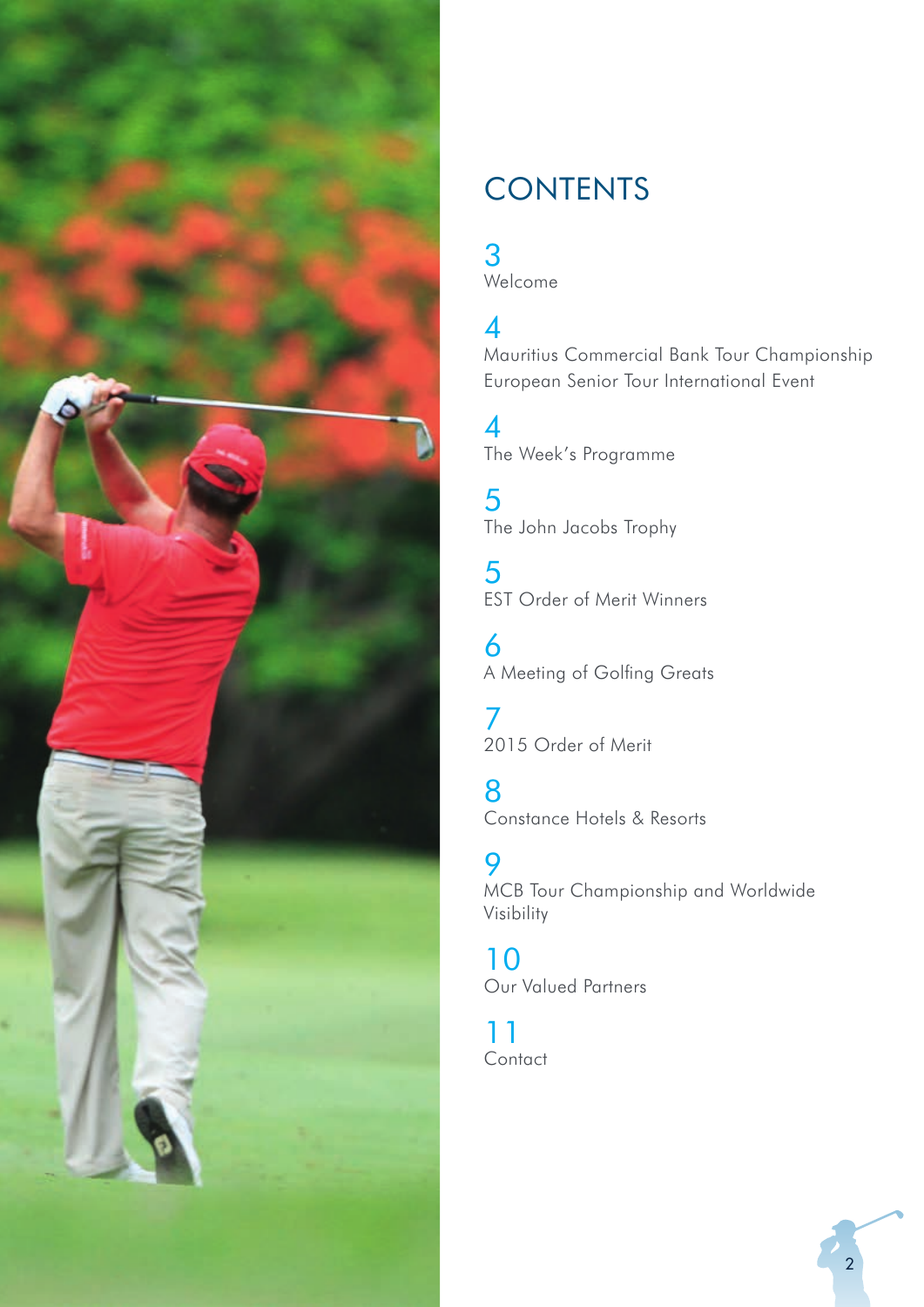

## TO OUR FRIENDS IN THE MEDIA

The Communication Department of Constance Hotels and Resorts is delighted to welcome you to the 5th edition of the Mauritius Commercial Bank Tour Championship.

It's been more than two decades since Constance Belle Mare Plage launched the very first PGA-approved golf tournament in Mauritius and we are proud to be the historical golf pioneer on the island.

For twenty-one years, many fantastic rounds of golf featuring great names from the sport have been played on our two golf courses which continue to please and excite players every year.

As usual, printed and online information will enable you to follow the development of the tournament, particularly on our website, www.constancehotels.com.

This information kit includes useful details, facts, statistics and a record of the numerous renowned golf pros.

We are pleased that you have joined us for the final leg of the European Senior Tour season, the MCB Tour Championship from December 11 to 13, 2015, on the Legend Golf Course at Constance Belle Mare Plage.

This event has traditionally culminated in the awarding of the John Jacobs Trophy to the leader of the Senior Tour Order of Merit. As last year, Colin Montgomerie is already assured of first place thanks to some outstanding performances throughout the season. With a top ten finish this week, The Ryder Cup legend would even beat last year's record earnings of 624,543.

We are also honoured to announce that the top 10 players of the Order of Merit will participate in the tournament.

Should you require further information, please contact any member of the communication team.

The Communication Department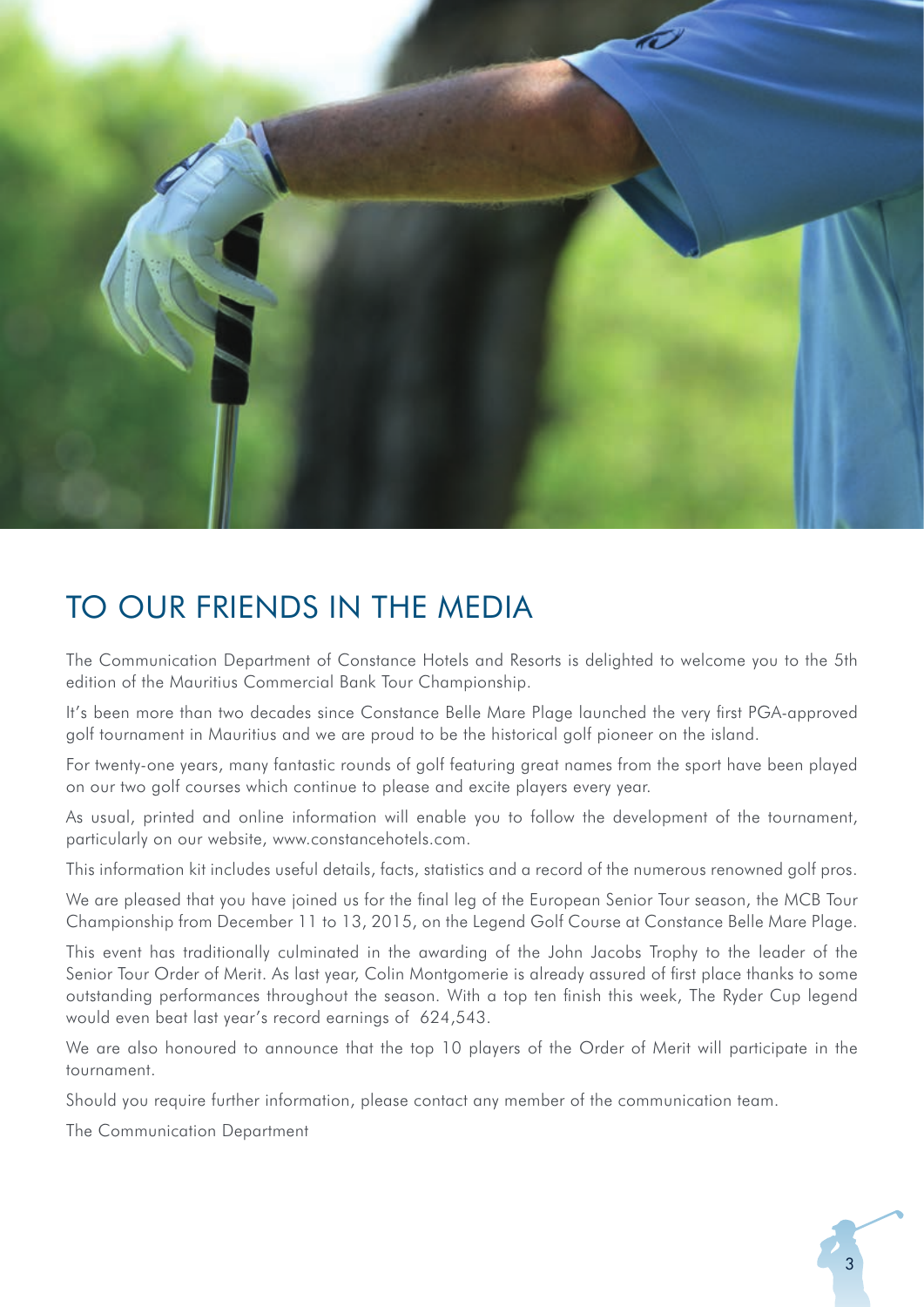

## MAURITIUS COMMERCIAL BANK TOUR CHAMPIONSHIP



Last year, Paul Wesselingh marked his return to Mauritius with a second victory in a row in the MCB Tour Championship over the Legend Course at Belle Mare Plage.

This year, the MCB Tour Championship, probably the most prestigious tournament outside the Senior Majors, visits the island for the fifth time. The Championship brings together the top 52 players on the Senior Tour Order of Merit to compete for a prize fund of €420,000. The previous year's champion and the winners of the season's Majors are also eligible to compete, underlining the quality of the event.

This year's MCB Tour Championship will be played over 54 holes, from December 11 to 13. As usual, additional competitions will be featured before and after the main tournament on our two 18-hole championship golf courses to make this week as unique as the previous years.

Coverage of the tournament will appear in national and international newspapers and magazines, through television and radio, and via the PGA European Tour website, while all information on the week's activities – reports, scores and features – can be accessed on our website, www.mcbtourchampionship.com

### EUROPEAN SENIOR TOUR

- This year, the European Senior Tour marks its 22nd season.
- The PGA European Tour operates a broad range of business initiatives essential to its primary mission of administering professional golf tournaments.
- It is a unique business, generating profits to the benefit of the members and the tournament players, who receive dividends by winning prize money.



4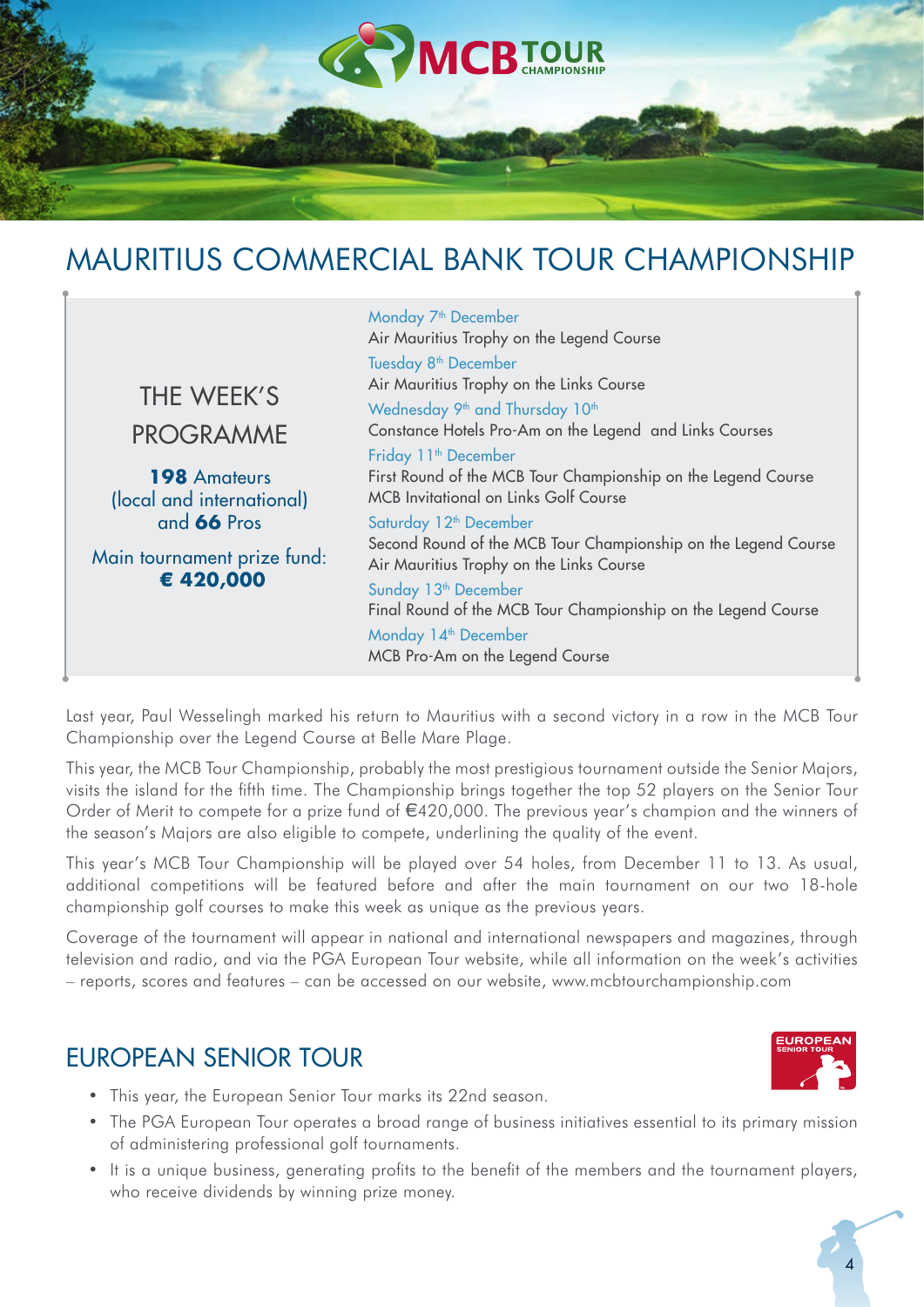## THE JOHN JACOBS TROPHY

The John Jacobs Trophy honours one of the most respected names in professional golf and is presented at the end of the year to the winner of the Senior Tour's Order of Merit.

Englishman John Jacobs enjoyed a successful career as a player, Ryder Cup captain, administrator, coach, and course designer. Born in March 1925, Jacobs won tournaments in Holland and South Africa in the pre-European Tour days. In 1955, he appeared in one Ryder Cup match in the USA, winning two points for the GB and Ireland team in their 8-4 defeat.

In October 1971, Jacobs became Tournament Director-General of the PGA, which marked the official birth of The European Tour.

He twice captained the European team in The Ryder Cup, albeit unsuccessfully, in 1979 and 1981. By then, he had established a reputation as an outstanding teacher, working with some of the sport's top players and establishing a network of teaching academies and driving ranges. One of the finest tributes paid to Jacobs came from Butch Harmon, Tiger Woods's coach. "There is not one teacher who does not owe something to John," said Harmon. "He wrote the book on coaching."

In 1997, Jacobs was awarded the OBE in the Queen's Birthday Honours. Three years later, he was inducted into the World Golf Hall of Fame and, in 2001, to the World Golf Teachers' Hall of Fame.

The following year, he accepted an invitation to become an Honorary Member of the Royal and Ancient Golf Club of St Andrews.

The 2015 recipient of the John Jacobs Trophy will be Colin Montgomerie, who cannot be caught at the top of the Order of Merit.



| Year | <b>Order of Merit Leader</b> | Nat        | Earnings( $\varepsilon$ ) |
|------|------------------------------|------------|---------------------------|
| 2014 | Colin Montgomerie            | <b>SCO</b> | 624,543                   |
| 2013 | Paul Wesselingh              | <b>ENG</b> | 311,644                   |
| 2012 | Roger Chapman                | <b>ENG</b> | 356,751                   |
| 2011 | Peter Fowler                 | <b>AUS</b> | 302,327                   |
| 2010 | Boonchu Ruangkit             | <b>THA</b> | 266,609                   |
| 2009 | Sam Torrance                 | SCO        | 170,696                   |
| 2008 | lan Woosnam                  | <b>WAL</b> | 320,120                   |
| 2007 | Carl Mason                   | <b>ENG</b> | 412,376                   |
| 2006 | Sam Torrance                 | SCO        | 347,525                   |
| 2005 | Sam Torrance                 | SCO        | 277,421                   |
| 2004 | Carl Mason                   | <b>ENG</b> | 354,743                   |
| 2003 | Carl Mason                   | <b>ENG</b> | 350,242                   |
| 2002 | Seiji Ebihara                | <b>JAP</b> | 330,211                   |
| 2001 | lan Stanley                  | <b>AUS</b> | 287,025                   |
| 2000 | Noel Ratcliffe               | <b>AUS</b> | 163,167                   |
| 1999 | Tommy Horton                 | <b>ENG</b> | 138,944                   |
| 1998 | Tommy Horton                 | <b>ENG</b> | 127,656                   |
| 1997 | Tommy Horton                 | <b>ENG</b> | 158,427                   |
| 1996 | <b>Tommy Horton</b>          | <b>ENG</b> | 133,195                   |
| 1995 | <b>Brian Barnes</b>          | SCO        | 63,620                    |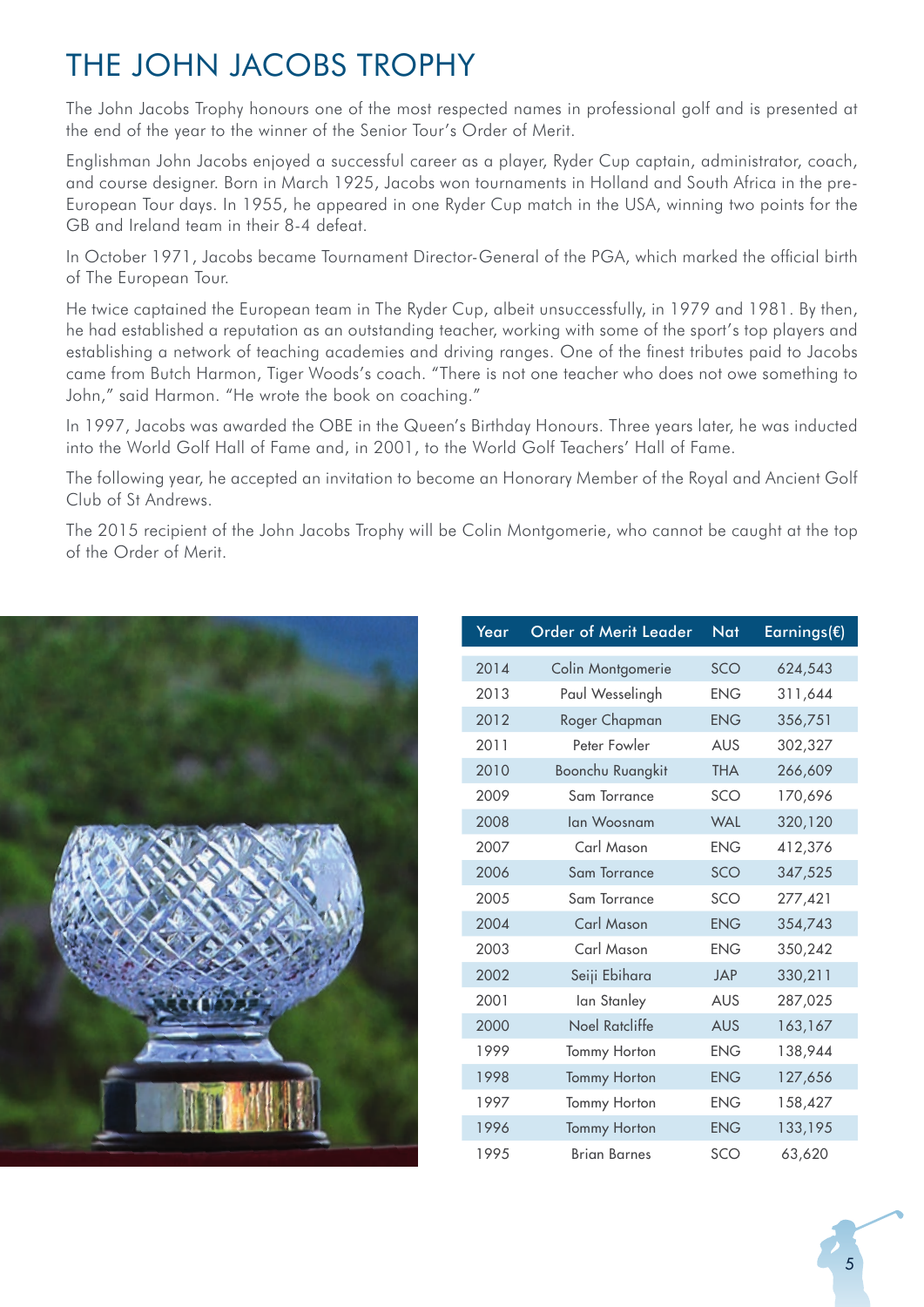

## A MEETING OF GOLFING GREATS

This year's field boasts most of the top golfers from European Senior Tour's 2015 Order of Merit. Many of them are golfing legends and they include Ryder Cup heroes and tournament winners in Europe, the United States and further afield.

Eighteen nations will be represented in this year's MCB Tour Championship.

#### Leader and pre-announced winner of the 2015 Order of Merit, Colin Montgomerie (SCO)

- Eight-time Ryder Cup player, six times as a winner.
- Ryder Cup Captain in 2010.
- Double Senior Major Champion in 2014.
- The most prolific British winner in European Tour history, with 31 titles.

#### Former European Ryder Cup Captain, Sam Torrance O.B.E. (SCO)

- The three-time winner of the Senior Tour Order of Merit is also a nine-time Ryder Cup player, and led the European team to victory as Captain in 2002.
- Won 21 European Tour events and 11 European Senior Tour events.

#### Four-time Senior Tour champion, Barry Lane (ENG)

- Currently third on the 2015 Order of Merit,
- Finished second in the MCB Tour Championship last year.
- Regular visitor to the winner's enclosure on The European Tour, and again on the European Senior Tour.

#### MCB Open champion, David Frost (South Africa)

- A winner all over the world, having secured titles in South Africa, Europe and the United States.
- Winner of the MCB Tour Championship in 2010 and 2012.
- Two-time winner on the US Champions Tour.

#### 2015 Senior Tour Rookie of the Year contender, Paul Broadhurst (ENG)

• Winner of the Prostate Cancer UK Senior Scottish Open.

#### Defending Champion, Paul Wesselingh (ENG)

- European Senior Tour Order of Merit winner in 2013.
- Winner of the MCB Tour Championship in 2013 and 2014.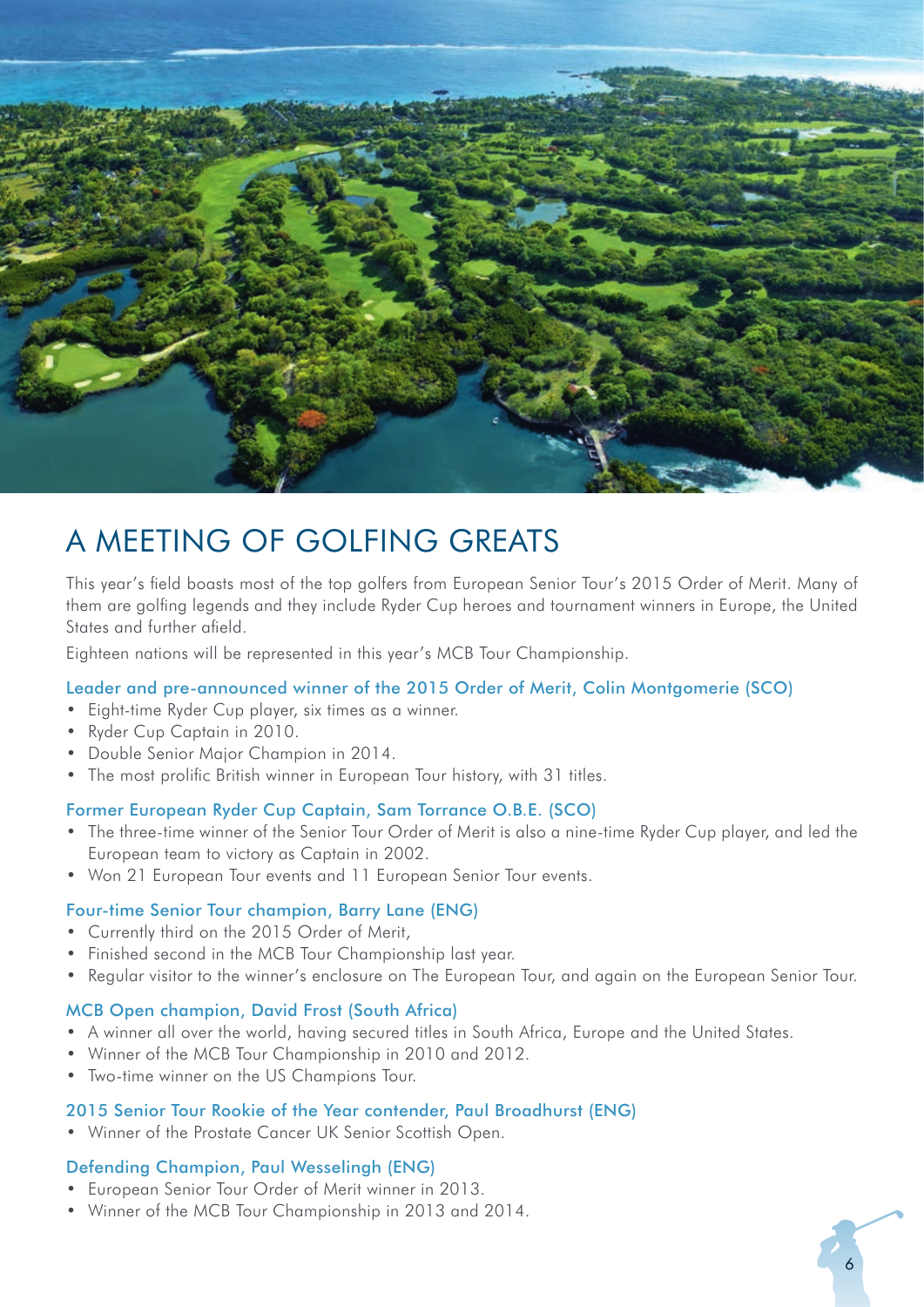## 2015 SENIOR TOUR ORDER OF MERIT



| Rank           | Player name          | <b>Nat</b> | <b>Tournaments</b><br>Played | Prize<br>Money |
|----------------|----------------------|------------|------------------------------|----------------|
| $\mathbf{1}$   | Colin MONTGOMERIE    | SCO        | $\overline{4}$               | € 614,011      |
| $\overline{2}$ | Peter FOWLER         | AUS        | 11                           | € 207,578      |
| $\mathfrak{S}$ | <b>Barry LANE</b>    | <b>ENG</b> | 10                           | € 152,693      |
| $\overline{4}$ | Gordon MANSON        | AUT        | 9                            | € 139,922      |
| 5              | Philip GOLDING       | <b>ENG</b> | 11                           | € 105,326      |
| 6              | Paul WESSELINGH      | <b>ENG</b> | 11                           | € 99,118       |
| $\overline{7}$ | André BOSSERT        | SUI        | 10                           | € 89,515       |
| 8              | Ross DRUMMOND        | SCO        | 10                           | € 87,006       |
| $\circ$        | Pedro LINHART        | <b>ESP</b> | 10                           | € 87,000       |
| 10             | Miguel Angel MARTIN  | ESP        | 11                           | € 84,352       |
| 11             | Simon P BROWN        | <b>ENG</b> | $\,8\,$                      | € 84,308       |
| 12             | Carl MANSON          | <b>ENG</b> | 9                            | € 77,784       |
| 13             | Philip WALTON        | IRL        | 9                            | € 77,596       |
| 14             | Paul BROADHURST      | <b>ENG</b> | 3                            | € 74,654       |
| 15             | Anders FORSBRAND     | SWE        | 10                           | € 71,324       |
| 16             | Tim THELEN           | <b>USA</b> | 10                           | € 70,414       |
| 17             | Mark MOULAND         | <b>WAL</b> | $\circ$                      | € 62,075       |
| 18             | Cesar MONASTERIO     | ARG        | 10                           | € 61,368       |
| 19             | Santiago LUNA        | ESP        | 10                           | € 59,848       |
| 20             | Lianwei ZHANG        | <b>CHN</b> | 6                            | € 57,849       |
| 21             | Andrew OLDCORN       | SCO        | 10                           | € 55,500       |
| 22             | Roger CHAPMAN        | <b>ENG</b> | $\overline{4}$               | € 53,614       |
| 23             | Angel FRANCO         | PAR        | 6                            | € 50,461       |
| 24             | José Manuel CARRILES | <b>ESP</b> | 8                            | € 46,569       |
| 25             | Christopher WILLIAMS | <b>RSA</b> | 10                           | € 45,376       |
| 26             | Jerry SMITH          | <b>USA</b> | 5                            | € 43,496       |
| 27             | Jean-François REMESY | <b>FRA</b> | 9                            | € 42,040       |
| 28             | Steen TINNING        | DEN        | 10                           | € 41,996       |
| 29             | lan WOOSNAM          | <b>WAL</b> | $\sqrt{5}$                   | € 41,804       |
| 30             | Mark James           | <b>ENG</b> | 9                            | € 38,178       |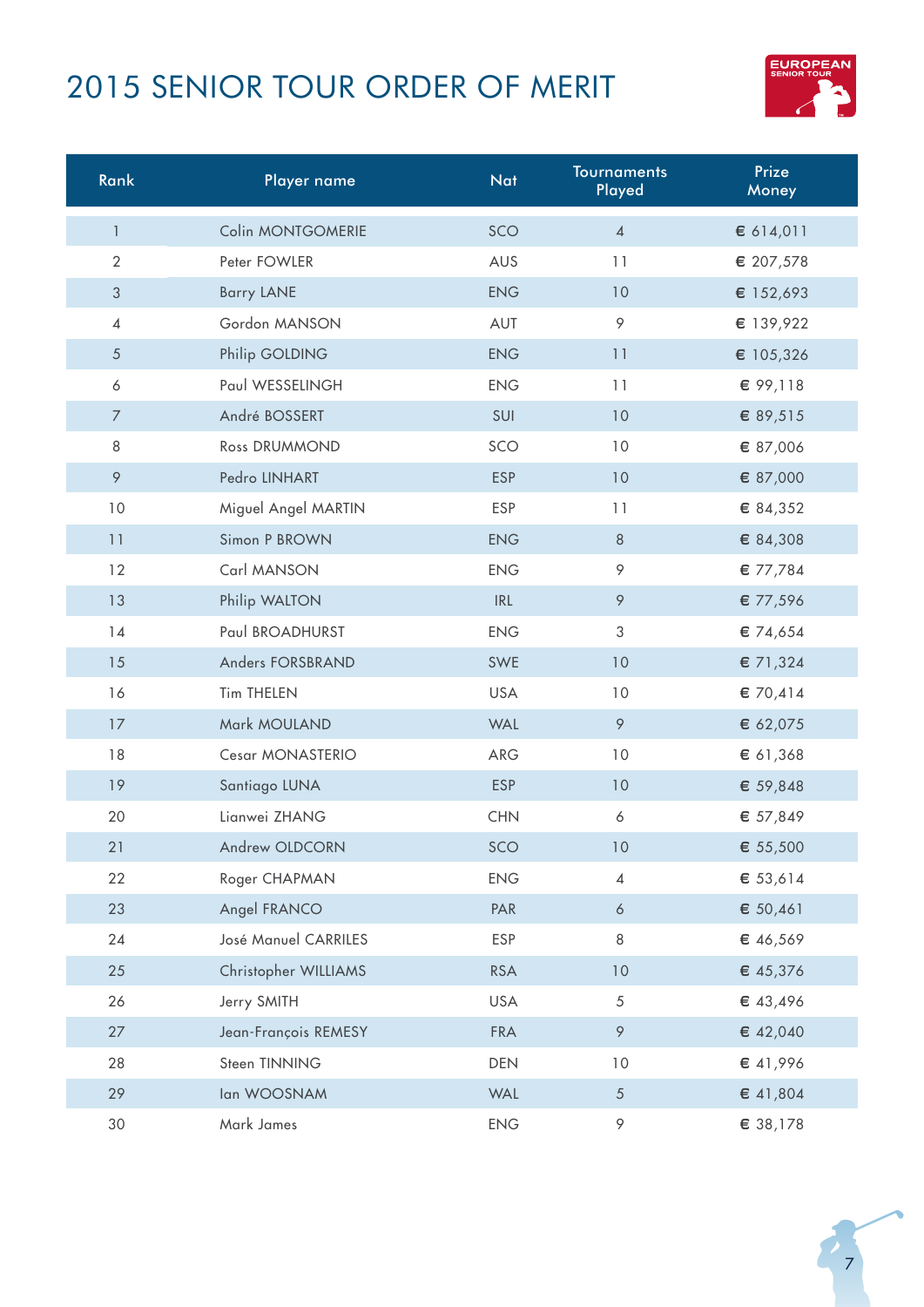

### **CONSTANCE** HOTELS AND RESORTS, HOSTING THE LEGENDS OF GOLF

A major factor in the success of the MCB Tour Championship and its predecessor, the Mauritius Golf Open, is the ability of Constance Hotels and Resorts to provide first-class accommodation and access to two 18-hole championship golf courses.

These exceptional facilities have been available to participants of this exclusive golfing event for the past 21 years: the players, professionals and amateurs, their families and friends, and the international and local media.

The range of accommodation includes:

- 256 elegant and well-appointed suites and villas at the Constance Belle Mare Plage.
- 88 suites and villas at the luxurious Constance Le Prince Maurice, providing outstanding facilities throughout the week.

Apart from the golf, many activities are available to keep guests occupied and entertained. Whether it's relaxing by the poolside, on the beach or at the bar, working out at the gym, being pampered at the spa, enjoying a variety of water sports or simply exploring the island, every need is catered for.

#### EXPERIENCE IS THE KEY TO SUCCESS

The Constance Belle Mare Plage has a wealth of experience in running major professional golf tournaments. The resort launched the first Mauritius Golf Open way back in 1994, and witnessed numerous epic encounters and thrilling finales over subsequent years.

Englishman Mike McLean was the first winner, and repeated his feat six years later.

Australian Rodger Davis was also a champion, as were Welshman Mark Mouland and England's Miles Tunnicliff, both on two successive occasions.

And who can forget Van Phillips making up eight shots over the closing 12 holes to lift the title in 2006?

Ryder Cup player Peter Baker enjoyed a career revival in 2007, before Welshman Jamie Donaldson became the last champion in the tournament's old format.

All the drama and intensity of the previous years have been carried forward into the MCB Tour Championship, as inaugural champion Kevin Spurgeon will bear witness. He went from two strokes ahead to four shots behind in the final round, before staging an inspired recovery over the closing seven holes.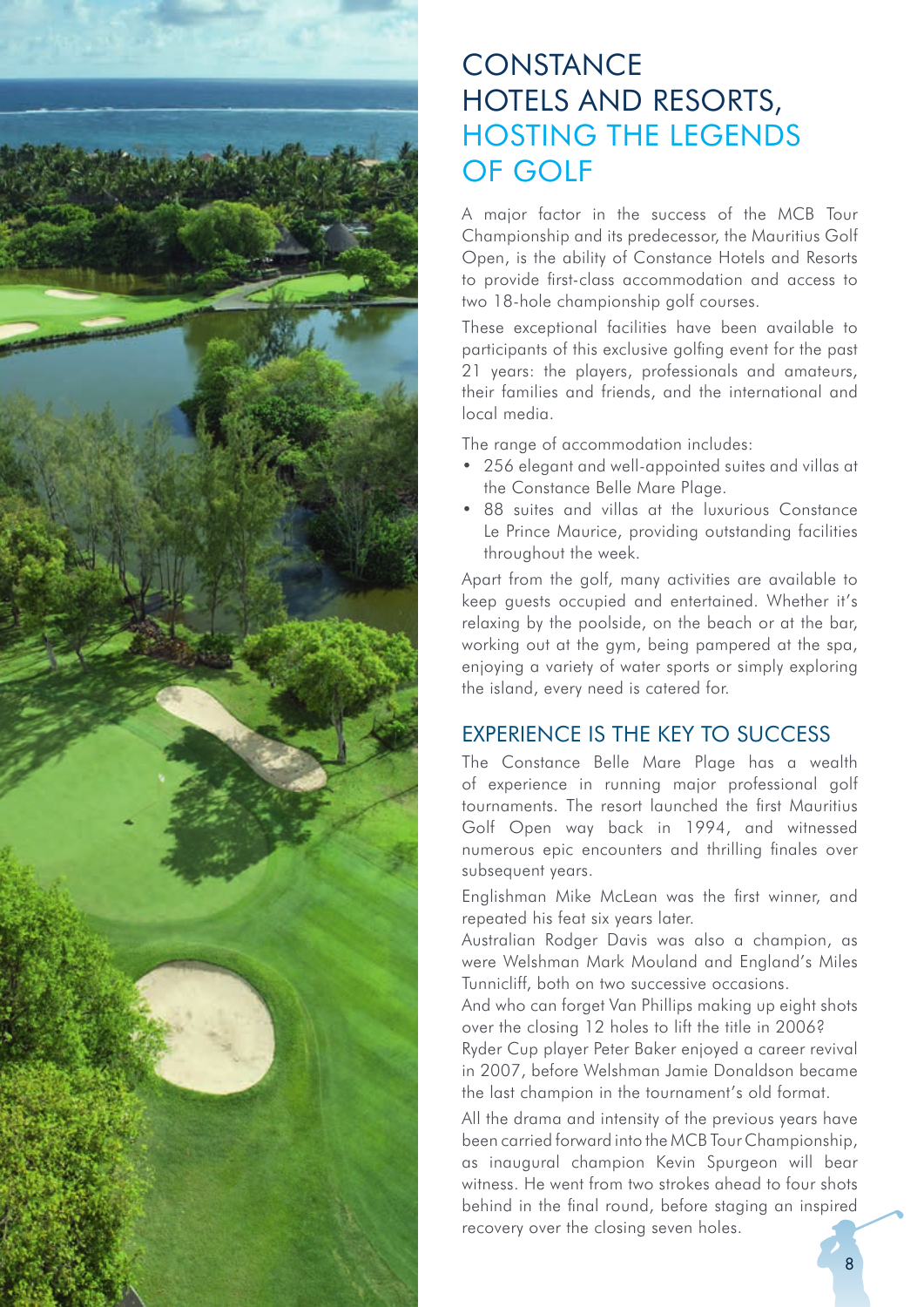

## THE MCB TOUR CHAMPIONSHIP WORLDWIDE VISIBILITY

Daily bulletins, live updates, interviews and features for newspapers, magazines, radio stations, TV programmes and the web, throughout the tournament and beyond, will be provided by:

- www.europeantour.com
- www.constancehotels.com, www.mcbtourchampionship.com
- European Tour Productions, who will supply a one-hour film of exclusive highlights of the event to be viewed on Sky Sports in the UK, Sport+ in France, Eurosport in Asia, and Supersport in South Africa. The tournament will be broadcasted to more than 230 million viewers throughout Europe, North and South America, Middle East, Africa and Asia.
- 17 journalists from the main golfing and general media will provide articles and features for publications around the globe:
	- *Germany (Golf Time, Golf Journal)*
	- *United Kingdom (Golf Monthly, Golf International)*
	- *Italy (Golfe Turismo)*
	- *India (Travel + Leisure, Millionaire Asia, Selling World Travel)*
	- *China / Hong Kong (Senasia Publication Group Limited)*
	- *France (Journal du Golf, Canal Plus, Fairways)*
	- *Turkey (Golf Magazine)*
	- *South Africa (Golf Digest, Compleat Golfer)*
	- *United Arab Emirates (Worldwide Golf)*
	- *Mauritius (Ile Maurice Tourisme)*
	- Denmark (Luxury Aficionados)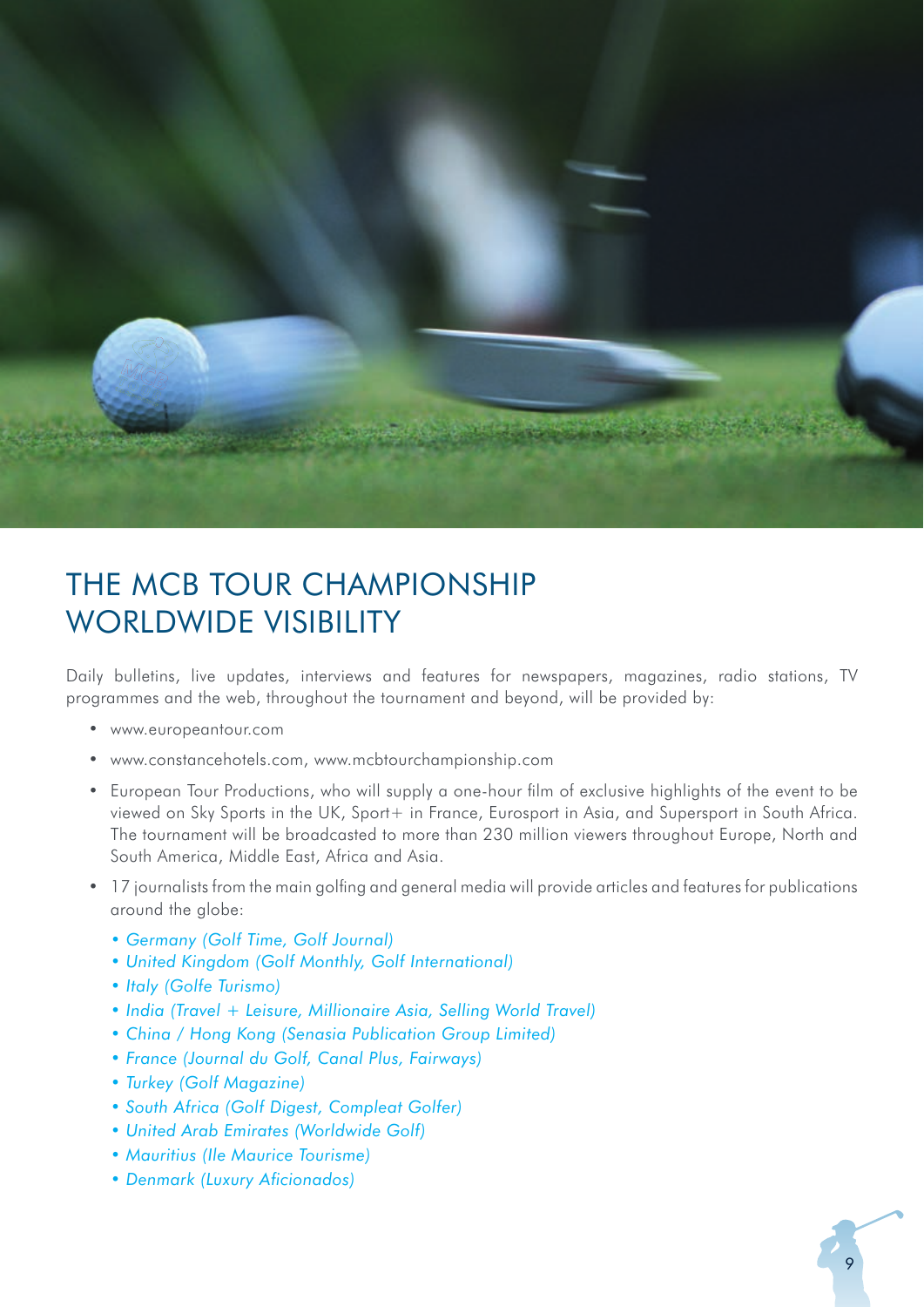

## THANKS TO OUR VALUED PARTNERS

The MAURITIUS COMMERCIAL BANK (MCB) is the oldest and largest banking institution in Mauritius. It was founded in 1838 and has its headquarters in Sir William Newton Street, Port Louis.

The bank has a total of 2,500 employees and operates a network of 42 branches and over 4,000 point-ofsale terminals across the island. The MCB has always sought to contribute to the welfare of the community and has been at the heart of numerous projects. Among these are the Blue Penny Museum, a rich collection of historical documents and works of art made available to the public to view, and the MCB Forward Foundation, whose prime objective is to develop and support sustainable initiatives for the social, environmental and economic well-being of the community.

*Organisers of the MCB Tour Championship are also indebted to their various other supporters and sponsors who include:*

#### CONSTANCE LE PRINCE MAURICE

Set within 60 hectares of unspoiled land, amidst rare and luxuriant vegetation, Constance Le Prince Maurice consists of suites and villas and one Princely Villa. Some of the accommodations are on stilts on a natural fish reserve.

The entire property blends naturally with the beauty and simplicity of the environment.

The hotel features top class facilities and comfort, including the Uspa, a fantastic wine cellar as well as a large range of water and inland sports activities. The unique floating restaurant and bar is open for dinner only.

#### AIR MAURITIUS - Our Official Carrier

Air Mauritius is the national carrier. Air Mauritius presently flies to 24 destinations in Europe, Asia, Australia, Africa and the Indian Ocean.

Their policy regarding golf bags is to allow an additional 23 kg containing golf equipment per passenger free of charge.

This facility is applicable for travel on a point-to-point basis to all Air Mauritius online destinations in Europe and also to beyond points via Charles de Gaulle for passenger travelling on Air Mauritius / Air France.

#### MAURITOURS & BUDGET RENT A CAR - Our Official Ground Handling Agent

Mauritours is the leader in the Mauritian tourism industry and is well-respected at home and abroad. The group present in Mauritius, Rodrigues and Madagascar operates several main branches of activities, including:

- · Tour Operating / Destination Management Services,
- · Travel Agents,
- · Hotels in Rodrigues,

Car hire through Budget Rent a Car, with a fleet of 75 cars ranging from small to full size, all cars are fully optional. Present in most hotels, their rates are competitive. Focusing on product and service quality, they guarantee the customer the best service ever.

#### OFFICIAL SUPPLIERS

Champagne Delamotte, Crus et Domaines de France, Nespresso, Castle Lager, L'Epicerie and Argolf.

#### STANDARD SPONSORS

For contributing materially and financially to the success of the event

Brinks, Sisley, Central Business Equipment, Porsche, Scetia, Trésor Noir, Lacoste, Ile Maurice Tourisme et Imprimerie et Papeterie Commerciale Ltée.